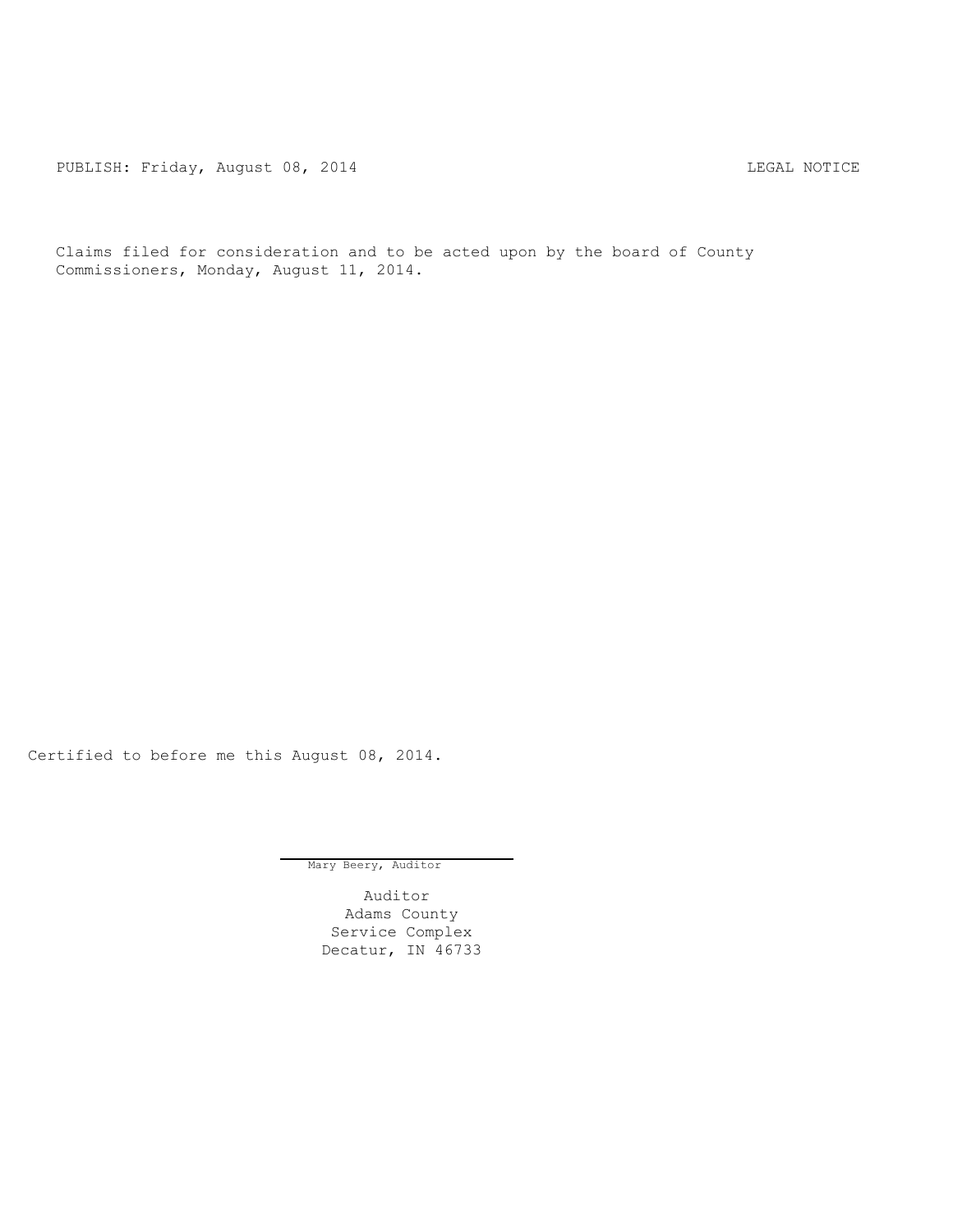

## **Claims Docket for Newspaper Adams County, Indiana**

## For Period: **7/15/2014** to **7/28/2014**

*313 W. Jefferson St. Decatur, IN 46733 (219) 724-2600*

## Date Claims to be Paid: **8/11/2014**

| Vendor                                   | Amount    | Vendor                                | Amount     |
|------------------------------------------|-----------|---------------------------------------|------------|
| Adams County Council On Aging, Inc.      | 2,125.00  | Adams Memorial Hospital               | 31,321.25  |
| Indiana Michigan Power                   | 500.49    | Barker And Sons Wrecker S             | 912.50     |
| Beam, Longest, And Neff                  | 22,438.56 | Berne Tri-Weekly News                 | 75.01      |
| Suburban Propane LP                      | 93.50     | Brateman's, Inc.                      | 184.23     |
| Butler, Fairman, & Seufer                | 4,950.00  | <b>Charles Bowers</b>                 | 2,333.33   |
| Chet's Pest Control                      | 90.00     | City Of Decatur                       | 2,683.73   |
| <b>Complete Printing Service</b>         | 258.00    | Dealership Holdings LLC               | 516.69     |
| Craigville Telephone Comp                | 119.00    | Daniel Weber                          | 20.00      |
| David L. Sommer                          | 50.00     | Decatur Daily Democrat                | 24.80      |
| Decatur Police Department                | 600.00    | Douglas L. Bauman                     | 147.50     |
| Erie Haven                               | 621.60    | Geneva Police Department              | 600.00     |
| Gordon Food Service                      | 3,430.65  | Grimm's Auto                          | 196.62     |
| Haywood Printing Company                 | 245.00    | Indiana Sheriffs' Association         | 350.00     |
| Indiana State Police                     | 88.00     | <b>Innovative Concepts</b>            | 500.00     |
| J & K Communications, Inc.               | 784.13    | Jan Smith                             | 20.00      |
| Joe Spaulding                            | 11.92     | K-Mart                                | 85.00      |
| Lehman Feed Mill                         | 550.50    | Louise Busse                          | 20.00      |
| Manatron Inc.                            | 20,553.51 | Mark S. Gresla, MD                    | 420.25     |
| Michael Todd And Company                 | 124.17    | Nipsco                                | 232.21     |
| Patrick R Miller                         | 410.95    | Portland Motor Parts, Inc             | 131.64     |
| Quill Corporation                        | 44.47     | Rhonda L. McIntosh                    | 70.93      |
| Ronnie L. Smitley                        | 100.00    | Sherwin-Williams                      | 294.85     |
| St. Regis Culvert, Inc.                  | 10,504.00 | Teryl R. Smith                        | 23.40      |
| Print Shop                               | 246.19    | Thomas Wade Sheets                    | 25.00      |
| Two Brothers Generator Sales & Services  | 113.70    | Victoria Ellis                        | 20.00      |
| Swiss City Veterinary Clinic             | 145.00    | Mitchell W. Hicks                     | 1,280.00   |
| CenturyLink                              | 681.45    | Imi Irving Material, Inc.             | 2,483.55   |
| Paul Norr                                | 50.00     | Mary Baker                            | 50.00      |
| Bluhm & Reber                            | 200.00    | Mary Beery                            | 9.10       |
| Sirchie Acquisition Company              | 50.41     | Don Myers Plumbing                    | 458.83     |
| Bob's Locksmith Shop                     | 60.95     | Michael M. Mahan                      | 20.00      |
| Richard Clutter                          | 20.00     | Chad W. Sprunger                      | 1,055.09   |
| Zurcher's Best-One Tire & Auto Care, Inc | 115.75    | <b>Adams County Clerk</b>             | 134.00     |
| Tom Magnan/Special Needs                 | 82.69     | Arthur J. Booth                       | 20.00      |
| <b>Spear Corporation</b>                 | 77.01     | <b>Brooks Construction Comp</b>       | 187,931.80 |
| Harvest Land Co-op                       | 799.26    | Koorsen Fire and Security, Inc.       | 1,129.65   |
| Wal-Mart                                 | 171.86    | Adams County Truck Repair, Inc.       | 995.72     |
| Advanced Imaging Solutions, Inc.         | 41.65     | Impac                                 | 730.00     |
| <b>Fastenal Company</b>                  | 7.98      | Michael G. Werling                    | 20.00      |
| Southeastern Equipment Company Inc       | 174.04    | Kim A. Fruechte                       | 20.00      |
| <b>GEELS Backhoe Service</b>             | 511.16    | Troyer's Market LLC                   | 1,700.66   |
| <b>Edwin Ford</b>                        | 20.00     | Tourkow, Crell, Roenblatt, & Johnston | 88.00      |
| Randy Colclasure                         | 50.00     | Dave Schirack Construction            | 115.00     |
| <b>Uricks Trucking</b>                   | 2,344.00  | <b>Ultramax</b>                       | 489.00     |
| Bi-County Services, Inc                  | 3,276.00  | <b>Bruce Toland</b>                   | 20.00      |
| Kevin Burkhalter                         | 50.00     | Robert Barger                         | 20.00      |
| Forms Management Group, Inc.             | 472.31    | Deborah A. Schantz                    | 974.45     |
| Daniel J. Michaels                       | 20.00     | Henry R. Mayer                        | 20.00      |